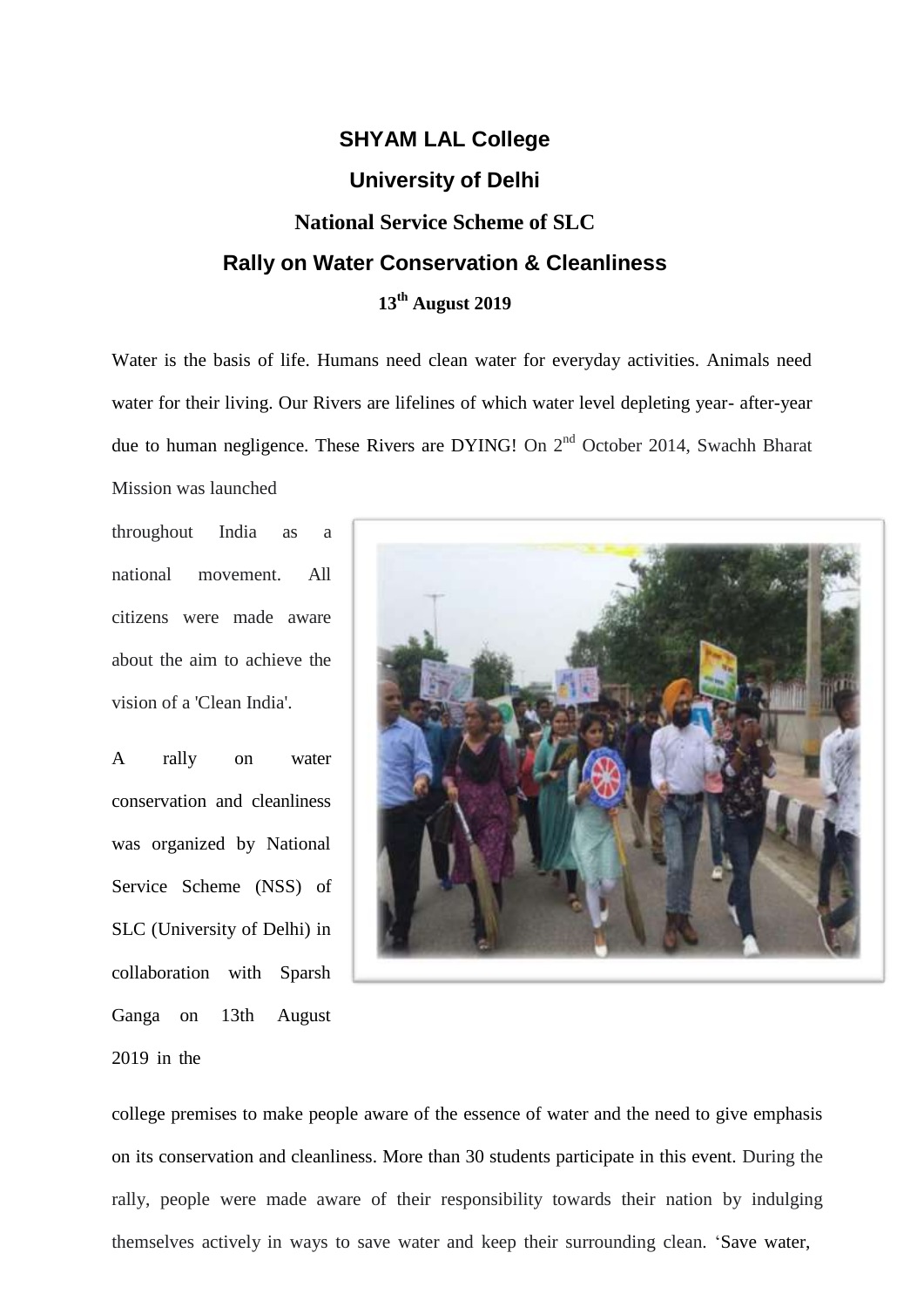Save Life' message was spread by students of Shyam Lal college to make everyone aware about the need for this in current time when such resources provided by nature are continuously dwindling due to human activities.

During Rally, students interacted with people to educate them about the importance of preserving and keeping local water bodies clean and avoid wastage of water. They also motivated them for plantation of tree throughout their life in order to save water and also, get cleaner air. Students were holding 'Save Water, Save Trees' slogan written Banners, Posters, Pamphlets to disseminate the information. Also, people were made aware about the need for keeping our surroundings clean to improve our vicinity and health. Equally important is the need for proper disposal of waste by segregating wet and dry waste to be disposed separately. The campaign was a great success in the way that everyone helped in cleaning the premises and taking pledge not to throw away disposables outside dustbins and keeping their workstation clean.